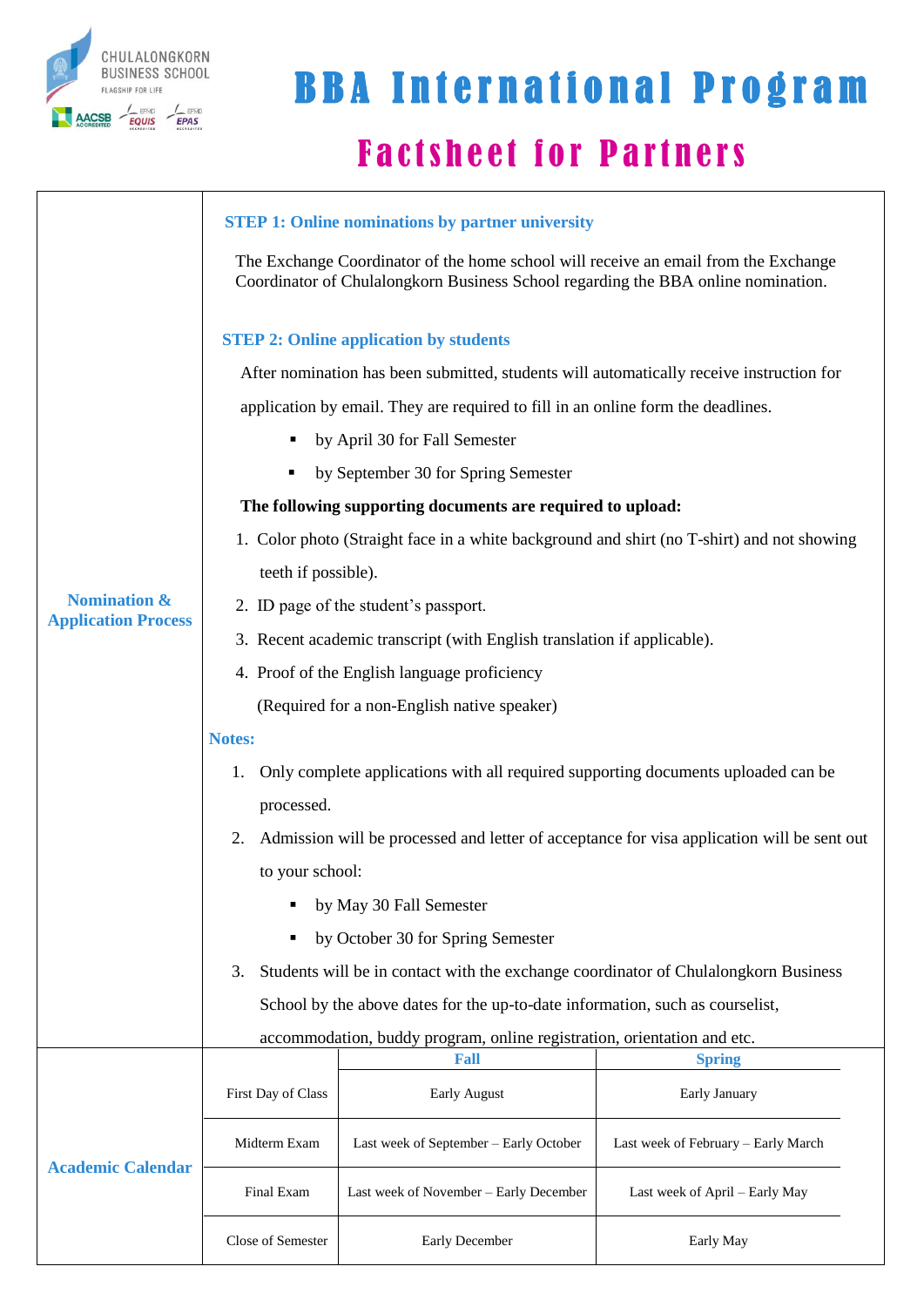|                              | Department/<br><b>Faculty</b>          | <b>Fall Semester</b>                                                                                                                                                                                                                                                                                                                                                                                                                                                                        | <b>Spring Semester</b>                                                                                                                                                                                                                                                                                                                                                                                                                                                                   |  |  |
|------------------------------|----------------------------------------|---------------------------------------------------------------------------------------------------------------------------------------------------------------------------------------------------------------------------------------------------------------------------------------------------------------------------------------------------------------------------------------------------------------------------------------------------------------------------------------------|------------------------------------------------------------------------------------------------------------------------------------------------------------------------------------------------------------------------------------------------------------------------------------------------------------------------------------------------------------------------------------------------------------------------------------------------------------------------------------------|--|--|
|                              | <b>Accounting</b>                      | 2601121 Principles of Accounting<br>2601123 Intermediate Accounting I<br>2601224 Managerial Accounting<br>2601226 Accounting Info System<br>2601227 Taxation<br>2601322 Auditing<br>2601323 Advanced Accounting I<br>2601325 Prin Tech Internal Auditing<br>2601423 Advanced Accounting II<br>2601424 International Accounting<br>2601429 Fin Reporting & Analysis                                                                                                                          | 2601121 Principles of Accounting<br>2601123 Intermediate Accounting I<br>2601223 Intermediate Accounting II<br>2601224 Managerial Accounting<br>2601225 Cost Accounting<br>2601322 Auditing<br>2601323 Advanced Accounting I<br>2601326 Ana Design Acctg Data Base<br>2601426 EDP/IS Audit<br>2601428 Advanced Auditing                                                                                                                                                                  |  |  |
|                              | <b>Commerce</b>                        | 2602171 Business Concepts and Ethics<br>2602241 Intro Info Tech Info System<br>2602313 Management/Organization<br>2602327 Quantitative Bus Analysis<br>2602330 Human Resource Management<br>2602344 Production/Operations<br>Management<br>2602358 Managerial Skills Dev Through Role<br>Playing<br>2602371 Principles of Intl Bus Management<br>2602415 Principles of Management<br>Consulting<br>2602396 CEO Business Experience<br>2602416 Business Strategy<br>2602417 Entrepreneurship | 2602171 Business Concepts and Ethics<br>2602241 Intro to InfoTech & Info System<br>2602313 Management/Organization<br>2602327 Quantitative Business Analysis<br>2602336 Quality Product Management<br>2602344 Production/Operations Management<br>2602371 Principles of Intl Bus Management<br>2602376 Logistic Supply Chain Management<br>2602399 Managing Org Change Innovations<br>2602416 Business Strategy<br>2602417 Entrepreneurship<br>2602475 Cur Issues in Intl Bus Management |  |  |
|                              | <b>Statistics</b>                      | 2603210 Intro to Statistics                                                                                                                                                                                                                                                                                                                                                                                                                                                                 | 2603330 Business Statistics<br>2603347 Fundamental Risk Management                                                                                                                                                                                                                                                                                                                                                                                                                       |  |  |
| <b>Tentative Course List</b> | <b>Banking &amp;</b><br><b>Finance</b> | 2604234 Financial Mkt Institutions<br>2604260 Financial Intermediaries<br>2604271 Business Economics<br>2604314 Bank Management<br>2604334 Principles of Equity Analysis<br>2604361 Business Finance<br>2604420 Current Issues in Finance<br>2604463 Analysis of Fin Reports<br>2604472 International Economics<br>2604477 International Financial Management<br>2604492 Comp App Fin Management<br>2604496 Investment Banking                                                              | 2604271 Business Economics<br>2604313 Financial Econometrics<br>2604468 Feasibility Study & Project Eva<br>2604332 Principles of Investment<br>2604361 Business Finance<br>2604362 Personal Finance<br>2604467 Advanced Business Finance<br>2604471 International Trade<br>2604477 International Financial Management<br>2604481 Financial Derivatives<br>2604482 Fixed Income Security Analysis<br>2604493 Advanced Topics in Finance<br>(2 credits)                                    |  |  |
|                              | <b>Marketing</b>                       | 2605311 Principles of Marketing<br>2605314 Consumer Behavior<br>2605320 Current Issues in Marketing<br>2605419 Global Marketing<br>2605429 Brand Building Service<br>Marketing<br>2605431 Marketing Planning Control                                                                                                                                                                                                                                                                        | 2605311 Principles of Marketing<br>2605320 Current Issues in Marketing<br>2605328 Brand Building & Development<br>2605419 Global Marketing<br>2605425 Marketing Strategy<br>2605452 Pricing<br>2605327 Digital Marketing<br>2605481 Marketing Research<br>2605491 Seminar in Marketing                                                                                                                                                                                                   |  |  |
|                              | <b>Sciences</b>                        | 2301115 Calculus for Business I<br>2301116 Calculus for Business II<br>2303165 Man and Environment                                                                                                                                                                                                                                                                                                                                                                                          | 2301116 Calculus for Business II                                                                                                                                                                                                                                                                                                                                                                                                                                                         |  |  |
|                              | <b>Economics</b>                       | 2900111 Economics I                                                                                                                                                                                                                                                                                                                                                                                                                                                                         | 2900111 Economics I                                                                                                                                                                                                                                                                                                                                                                                                                                                                      |  |  |
|                              | Law                                    | 3401260 Taxation Law (2 credits)<br>3405251 International Business Law<br>(2 credits)                                                                                                                                                                                                                                                                                                                                                                                                       | 3401250 Business Law (2 credits)<br>3401260 Taxation Law (2 credits)<br>3405251 International Business Law<br>(2 credits)                                                                                                                                                                                                                                                                                                                                                                |  |  |
|                              | Arts                                   | 2207103 Philosophy and Logic<br>2222601 Mandarin I<br>2222003 Business Chinese<br>2223003 Japanese III<br>2231013 Fundamental French III                                                                                                                                                                                                                                                                                                                                                    |                                                                                                                                                                                                                                                                                                                                                                                                                                                                                          |  |  |
|                              |                                        | 5506112 Essential English for Business II                                                                                                                                                                                                                                                                                                                                                                                                                                                   | 2200152 Communicative Thai for Foreigners                                                                                                                                                                                                                                                                                                                                                                                                                                                |  |  |

⊤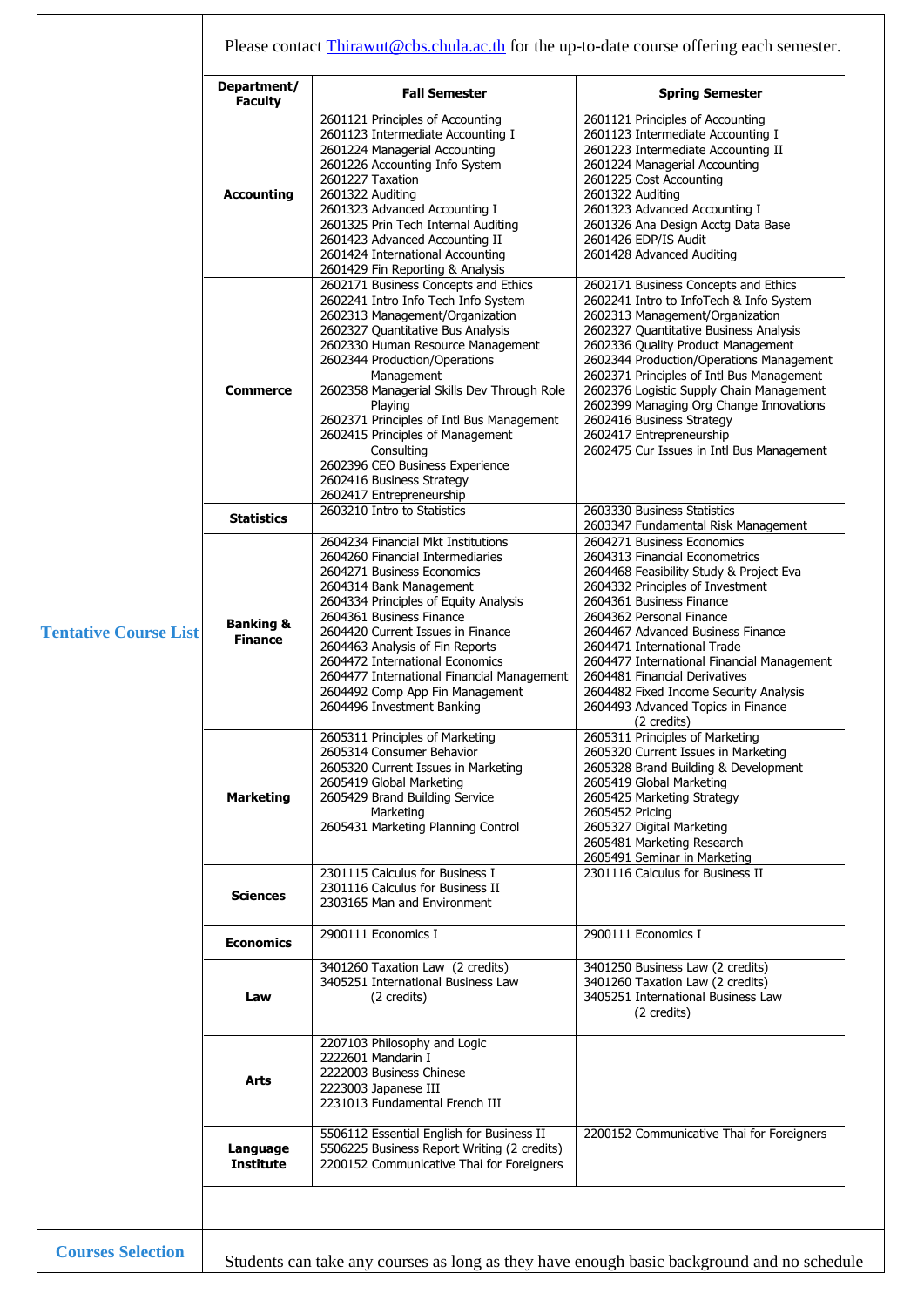|                                                                             | conflict. 7 courses are the maximum per semester.                                                                                                                                                                                                  |                    |                                         |                         |  |  |
|-----------------------------------------------------------------------------|----------------------------------------------------------------------------------------------------------------------------------------------------------------------------------------------------------------------------------------------------|--------------------|-----------------------------------------|-------------------------|--|--|
|                                                                             | Since class schedule is not ready to announce until 1 month prior to the start of the semester,<br>students are suggested to choose 7 courses or more as back up to avoid any schedule conflict in<br>the future. They can drop the courses later. |                    |                                         |                         |  |  |
|                                                                             | <b>Note:</b> Students are allowed to take one course outside Business School according to the<br>regulations.                                                                                                                                      |                    |                                         |                         |  |  |
| <b>Registration Process</b>                                                 | Online registration data: login, password and up-to-date courselist and class schedule will be<br>sent directly to student's email.                                                                                                                |                    |                                         |                         |  |  |
| <b>Area of Study Not</b><br><b>Available to Exchange</b><br><b>Students</b> | Multi-Disciplinary Rural Study                                                                                                                                                                                                                     |                    |                                         |                         |  |  |
| <b>Number of Credits</b><br><b>Per Course</b>                               | Most of the BBA courses are typically awarded 3 credits (the US system) except some courses<br>such as Law are 2 credits.                                                                                                                          |                    |                                         |                         |  |  |
| <b>Course Syllabus</b>                                                      | https://bba.acc.chula.ac.th/index.php/2014-06-27-06-11-06/exchange-incoming                                                                                                                                                                        |                    |                                         |                         |  |  |
|                                                                             | Or contact Thirawut@cbs.chula.ac.th for the up-to-date information.                                                                                                                                                                                |                    |                                         |                         |  |  |
| <b>Language of</b><br><b>Instruction</b>                                    | English                                                                                                                                                                                                                                            |                    |                                         |                         |  |  |
| <b>English Proficiency</b><br><b>Requirements</b>                           | A non-English native speaker should provide one of the following tests:<br>• TOEFL not less than 79 Internet based<br><b>ELTS</b> not less than 6.5<br>• Or some other forms of language assessment may be acceptable.                             |                    |                                         |                         |  |  |
| <b>Accommodation</b>                                                        | Please contact Thirawut@cbs.chula.ac.th for the up-to-date information.                                                                                                                                                                            |                    |                                         |                         |  |  |
|                                                                             | <b>Letter Grade</b>                                                                                                                                                                                                                                | <b>Meaning</b>     | <b>Equivalent Grade</b><br><b>Point</b> | <b>Approx. Percent</b>  |  |  |
|                                                                             | A                                                                                                                                                                                                                                                  | Excellent          | 4.0                                     | $100 - 90\%$            |  |  |
|                                                                             | $B+$                                                                                                                                                                                                                                               | Very good          | 3.5                                     | 89 - 86%                |  |  |
| <b>Grading System</b>                                                       | B<br>$C+$                                                                                                                                                                                                                                          | Good               | 3.0<br>2.5                              | $85 - 80\%$<br>79 - 76% |  |  |
|                                                                             | $\overline{C}$                                                                                                                                                                                                                                     | Fairy good<br>Fair | 2.0                                     | 75 - 70%                |  |  |
|                                                                             | $D+$                                                                                                                                                                                                                                               | Poor               | 1.5                                     | $69 - 66%$              |  |  |
|                                                                             | D                                                                                                                                                                                                                                                  | Very poor          | 1.0                                     | $65 - 60\%$             |  |  |
|                                                                             | $\mathbf F$                                                                                                                                                                                                                                        | Fail               | $\mathbf{0}$                            | ${}< 60\%$              |  |  |
| <b>Health Insurance</b>                                                     | Students are strongly suggested to obtain appropriate insurance coverage while living in<br>Thailand.                                                                                                                                              |                    |                                         |                         |  |  |
| <b>Scholarship &amp;</b><br><b>Financial Aid</b>                            | We do not have a scholarship. Students who are interested in participating in the exchange<br>program should comprehensively plan their own financial support before arrival.                                                                      |                    |                                         |                         |  |  |
| <b>Textbooks &amp; Reading</b><br><b>Materials</b>                          | Handouts and class materials will be posted on Blackboard and delivered to the classroom.<br>Textbooks, E-textbooks and reading package are available to buy at the BBA Office.                                                                    |                    |                                         |                         |  |  |
| <b>Buddy Program</b>                                                        | Available                                                                                                                                                                                                                                          |                    |                                         |                         |  |  |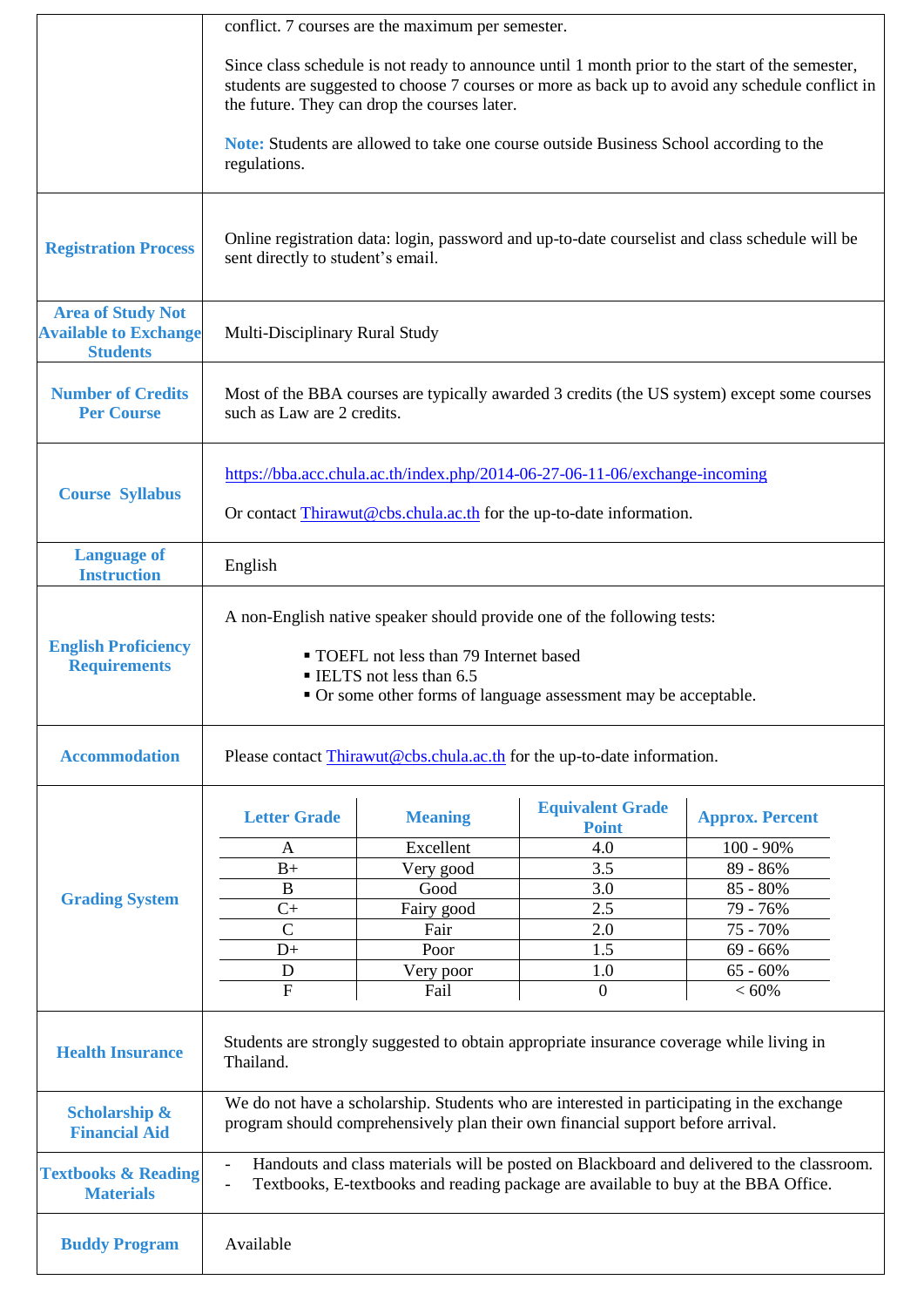|                                                               |                                                                                                                                                                                                                                                                                                                                                                                                                                                                                                                                                                                                                                                                                                                                                          | Number of hours per session<br>Typical<br><b>Numbers</b>                                                                                                                    |                  |                                |                         |                                                                                         | Number of sessions                                                                   |                |       | Total                    |
|---------------------------------------------------------------|----------------------------------------------------------------------------------------------------------------------------------------------------------------------------------------------------------------------------------------------------------------------------------------------------------------------------------------------------------------------------------------------------------------------------------------------------------------------------------------------------------------------------------------------------------------------------------------------------------------------------------------------------------------------------------------------------------------------------------------------------------|-----------------------------------------------------------------------------------------------------------------------------------------------------------------------------|------------------|--------------------------------|-------------------------|-----------------------------------------------------------------------------------------|--------------------------------------------------------------------------------------|----------------|-------|--------------------------|
| <b>Workload</b>                                               |                                                                                                                                                                                                                                                                                                                                                                                                                                                                                                                                                                                                                                                                                                                                                          | of<br>credit/<br>course                                                                                                                                                     | Lecture<br>hours | Practice<br>hours              | Self-<br>study<br>hours | Exam<br>hours                                                                           | Lecture                                                                              | Self-<br>study | Exams | number<br>of<br>workload |
|                                                               | General<br>courses                                                                                                                                                                                                                                                                                                                                                                                                                                                                                                                                                                                                                                                                                                                                       | 3                                                                                                                                                                           | 3                | $\overline{0}$                 | 6                       | 3                                                                                       | 15                                                                                   | 15             | 2     | 141                      |
|                                                               | Law<br>courses                                                                                                                                                                                                                                                                                                                                                                                                                                                                                                                                                                                                                                                                                                                                           | 2                                                                                                                                                                           | $\overline{c}$   | $\mathbf{0}$                   | 4                       | 2                                                                                       | 15                                                                                   | 15             | 2     | 94                       |
| <b>Total Number of</b>                                        | 137 credits in total is required for graduation or getting a bachelor degree.<br>See BBA curriculum from the following link:<br>https://bba.acc.chula.ac.th/index.php/2014-06-27-06-07-11/class-schedule<br>Here below is more explanation on <b>Hour Code</b> for each course which does not show in the above link,<br>for example:                                                                                                                                                                                                                                                                                                                                                                                                                    |                                                                                                                                                                             |                  |                                |                         |                                                                                         |                                                                                      |                |       |                          |
| <b>Credits</b><br><b>For Graduation</b>                       |                                                                                                                                                                                                                                                                                                                                                                                                                                                                                                                                                                                                                                                                                                                                                          | <b>Course Name</b>                                                                                                                                                          |                  |                                | <b>Hour Code</b>        |                                                                                         | <b>Meaning</b><br>3 credits (2 lecture hours/week $-2$ practice                      |                |       |                          |
|                                                               | 5506101 Essential English for<br><b>Business I</b>                                                                                                                                                                                                                                                                                                                                                                                                                                                                                                                                                                                                                                                                                                       |                                                                                                                                                                             | $3(2-2-5)$       |                                |                         | hours/week $-5$ self-study hours/week)                                                  |                                                                                      |                |       |                          |
|                                                               | 2602344 Production/Operation<br>Management                                                                                                                                                                                                                                                                                                                                                                                                                                                                                                                                                                                                                                                                                                               |                                                                                                                                                                             |                  | $3(3-0-6)$                     |                         | 3 credits (3 lecture hours/week $-0$ practice<br>hours/week $-6$ self-study hours/week) |                                                                                      |                |       |                          |
|                                                               | If you want to obtain more information about Hour Code for other courses, feel free to contact me at<br>Thirawut@cbs.chula.ac.th.                                                                                                                                                                                                                                                                                                                                                                                                                                                                                                                                                                                                                        |                                                                                                                                                                             |                  |                                |                         |                                                                                         |                                                                                      |                |       |                          |
| <b>Letter of Acceptance</b><br><b>&amp; Visa Requirements</b> | Letter of acceptance for visa application will be sent to the Exchange Coordinator.<br>It<br>should reach there:<br>within May 31 for the Fall Semester<br>within October 31 for the Spring Semester<br>Students are required to apply for a non-immigrant "ED" type visa at the Thai Embassy or<br>Consulate. A multiple re-entry visa is recommended to get before arrival for those who plan to<br>leave the country during the exchange semester.<br>Notes: All students will be allowed to stay 90 days for the first entry with student visa. They<br>are required to get their visa extended before the expiry date so that they can stay until the end<br>of the semester. Students can request for a visa extension letter from the BBA Office. |                                                                                                                                                                             |                  |                                |                         |                                                                                         |                                                                                      |                |       |                          |
| <b>Activities</b>                                             | Orientation session will be normally arranged within the first week of the semester.<br>٠<br>Welcome dinner will be arranged by the end of the first month.<br>п<br>Cultural trip<br>п<br>Thai culture class<br>٠<br>Volunteer trip<br>٠<br>Farewell dinner                                                                                                                                                                                                                                                                                                                                                                                                                                                                                              |                                                                                                                                                                             |                  |                                |                         |                                                                                         |                                                                                      |                |       |                          |
| <b>Approximate Cost</b><br><b>Breakdown</b>                   | ٠<br>Meal<br>٠<br>ш<br>٠                                                                                                                                                                                                                                                                                                                                                                                                                                                                                                                                                                                                                                                                                                                                 | Accommodation $($ + water & electricity fees)<br>Transportation<br><b>Textbooks</b><br>Miscellaneous (Traveling, shopping)<br><b>Remark:</b> Exchange rate USD $1 = THB$ 34 |                  | Total USD 5,325 for 4.5 months |                         | <b>USD</b><br><b>USD</b><br><b>USD</b><br><b>USD</b><br><b>USD</b>                      | 450 per month<br>300 per month<br>100 per month<br>150 per semester<br>300 per month |                |       |                          |